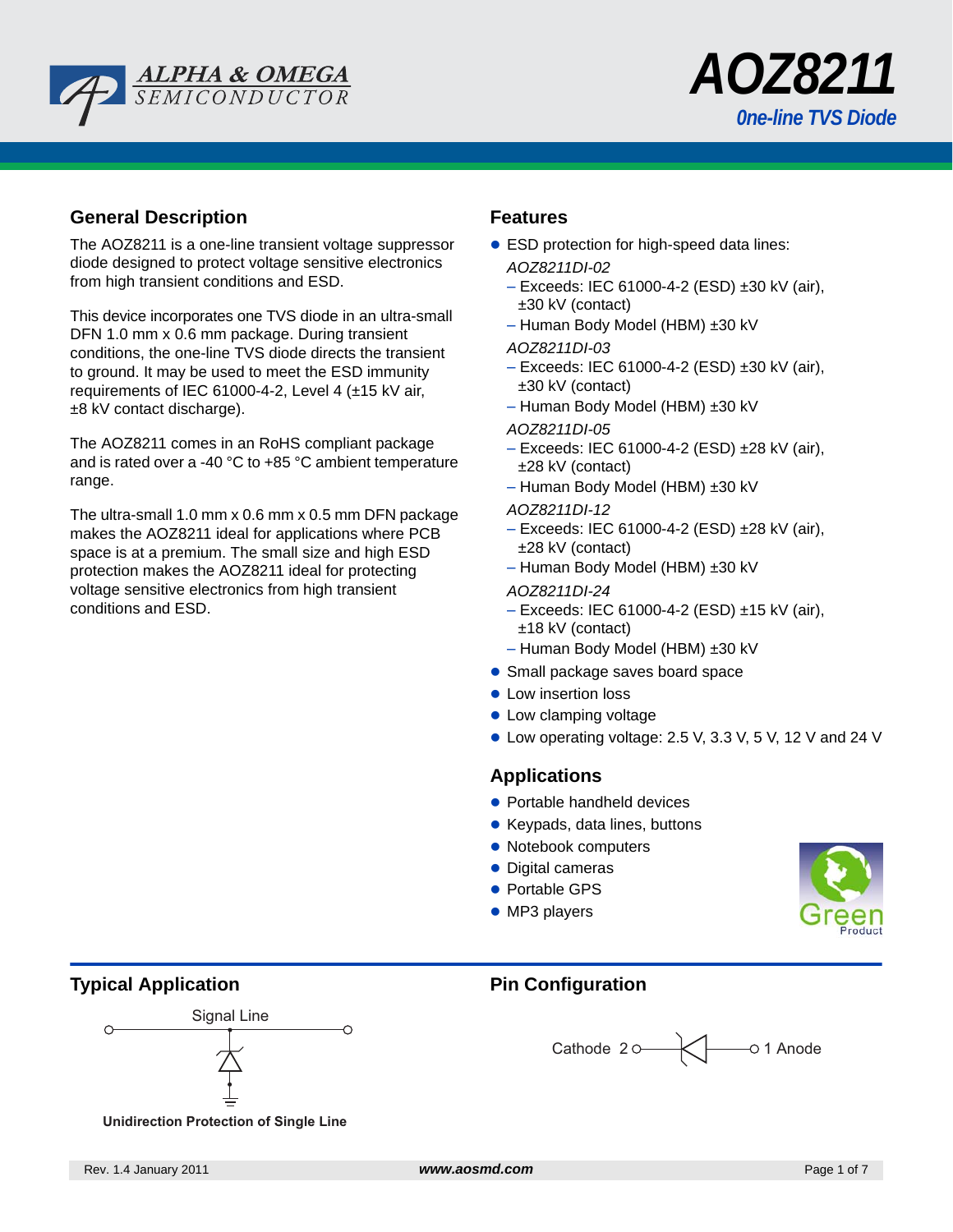

# **Ordering Information**

| <b>Part Number</b> | <b>Ambient Temperature Range</b> | Package       | <b>Environmental</b>            |  |  |
|--------------------|----------------------------------|---------------|---------------------------------|--|--|
| AOZ8211DI-02       |                                  |               |                                 |  |  |
| AOZ8211DI-03       |                                  |               |                                 |  |  |
| AOZ8211DI-05       | $-40$ °C to $+85$ °C             | DFN 1.0 x 0.6 | Green Product<br>RoHS Compliant |  |  |
| AOZ8211DI-12       |                                  |               |                                 |  |  |
| AOZ8211DI-24       |                                  |               |                                 |  |  |



AOS Green Products use reduced levels of Halogens, and are also RoHS compliant.

Please visit [www.aosmd.com/web/quality/rohs\\_compliant.jsp](http://www.aosmd.com/web/quality/rohs_compliant.jsp) for additional information.

## **Absolute Maximum Ratings**

*Exceeding the Absolute Maximum Ratings may damage the device.*

| <b>Parameter</b>                                                    | AOZ8211DI-02          | AOZ8211DI-03          | AOZ8211DI-05          | AOZ8211DI-12          | AOZ8211DI-24        |
|---------------------------------------------------------------------|-----------------------|-----------------------|-----------------------|-----------------------|---------------------|
| Peak Pulse Current, $t_P = 8/20 \mu s$                              | 6 A                   | 6 A                   | 5.5 A                 | 5 A                   | 2.5A                |
| Peak Pulse Power, $t_P = 8/20 \mu s$                                | 50 W                  | 55 W                  | 50 W                  | 100 W                 | 110 W               |
| Storage Temperature $(T_S)$                                         | $-65$ °C to $+150$ °C | $-65$ °C to $+150$ °C | $-65$ °C to $+150$ °C | $-65 °C$ to $+150 °C$ | $-65$ °C to +150 °C |
| ESD Rating per IEC61000-4-2,<br>Contact <sup><math>(1)</math></sup> | $±30$ kV              | $±30$ kV              | $±28$ kV              | $±28$ kV              | $±18$ kV            |
| ESD Rating per IEC61000-4-2,<br>Air <sup>(1)</sup>                  | $±30$ kV              | $±30$ kV              | $±28$ kV              | $±28$ kV              | $±15$ kV            |
| ESD Rating per Human Body<br>Model <sup>(2)</sup>                   | $±30$ kV              | $±30$ kV              | $±30$ kV              | $±30$ kV              | $±30$ kV            |

## **Notes:**

1. IEC 61000-4-2 discharge with  $\text{C}_{\text{Discharge}} = 150 \text{pF}$ ,  $\text{R}_{\text{Discharge}} = 330 \ \Omega$ .

2. Human Body Discharge per MIL-STD-883, Method 3015 C<sub>Discharge</sub> = 100 pF, R<sub>Discharge</sub> = 1.5 kΩ.

# **Maximum Operating Ratings**

| <b>Parameter</b>             | <b>Rating</b>        |  |  |
|------------------------------|----------------------|--|--|
| Junction Temperature $(T_J)$ | $-40$ °C to $+85$ °C |  |  |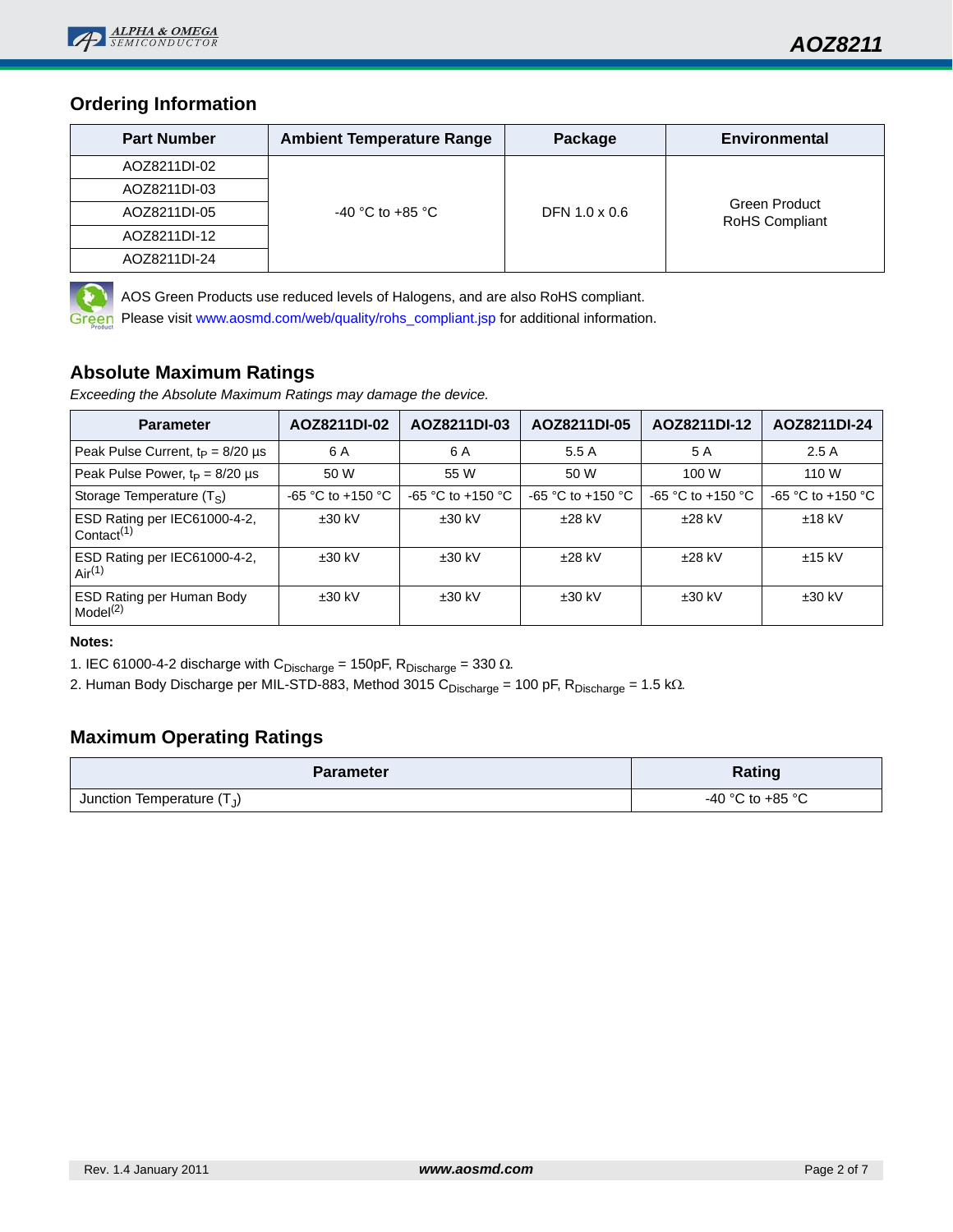# **Electrical Characteristics**

 $T_A = 25 \degree C$  unless otherwise specified.

| <b>Symbol</b>          | <b>Parameter</b>                                           | <b>Diagram</b>                      |  |  |  |
|------------------------|------------------------------------------------------------|-------------------------------------|--|--|--|
| <b>I</b> pp            | Maximum Reverse Peak Pulse Current                         |                                     |  |  |  |
| $V_{CL}$               | Clamping Voltage @ I <sub>PP</sub>                         |                                     |  |  |  |
| <b>V<sub>RWM</sub></b> | Working Peak Reverse Voltage                               | IF                                  |  |  |  |
| <sup>I</sup> R         | Maximum Reverse Leakage Current                            |                                     |  |  |  |
| $V_{BR}$               | Breakdown Voltage $@I_{T}$                                 | <b>VCLVBR VRWM</b>                  |  |  |  |
| ΙF                     | <b>Forward Current</b>                                     | I <sub>R</sub> V <sub>F</sub><br>It |  |  |  |
| $V_F$                  | <b>Forward Voltage</b>                                     |                                     |  |  |  |
| $P_{PK}$               | Peak Power Dissipation                                     | <b>IPP</b>                          |  |  |  |
| $C_J$                  | Capacitance $\mathcal{Q}$ V <sub>R</sub> = 0 and f = 1 MHz |                                     |  |  |  |

# **Electrical Characteristics**

 $T_A = 25 °C$  unless otherwise noted,  $V_F = 0.9 V$  Max. @  $I_F = 10$  mA for all types.

|               | <b>Device</b>  | $V_{RWM} (V)$ | $I_R(\mu A)$ | $V_{BR} (V)$ |                  | $V_F(V)$ | $V_{CL}$ Max. |       |                                               | $C_J(pF)$ |
|---------------|----------------|---------------|--------------|--------------|------------------|----------|---------------|-------|-----------------------------------------------|-----------|
| <b>Device</b> | <b>Marking</b> | Max.          | Max.         | Min.         | ŀτ               | Typ.     |               |       | $I_{PP} = 1$ A $I_{PP} = 5$ A $I_{PP} = 12$ A | Typ.      |
| AOZ8211DI-02  | Q              | 2.5           | 0.1          | 2.8          | mA               | 0.75     | 5.00          | 7.00  | 9.50                                          | 11        |
| AOZ8211DI-03  | G              | 3.3           | 0.1          | 3.7          | 2 <sub>µ</sub> A | 0.75     | 5.50          | 7.50  | 9.50                                          | 11        |
| AOZ8211DI-05  | J              | 5.0           | 0.1          | 6.0          | mA               | 0.75     | 8.00          | 9.00  | 10.00                                         | 16        |
| AOZ8211DI-12  | Κ              | 12.0          | 0.1          | 14.0         | mA               | 0.75     | 18.00         | 20.00 | 21.00                                         | 30        |
| AOZ8211DI-24  | M              | 24.0          | 0.1          | 27.0         | mA               | 0.75     | 33.00         | 36.00 | 37.00                                         | 20        |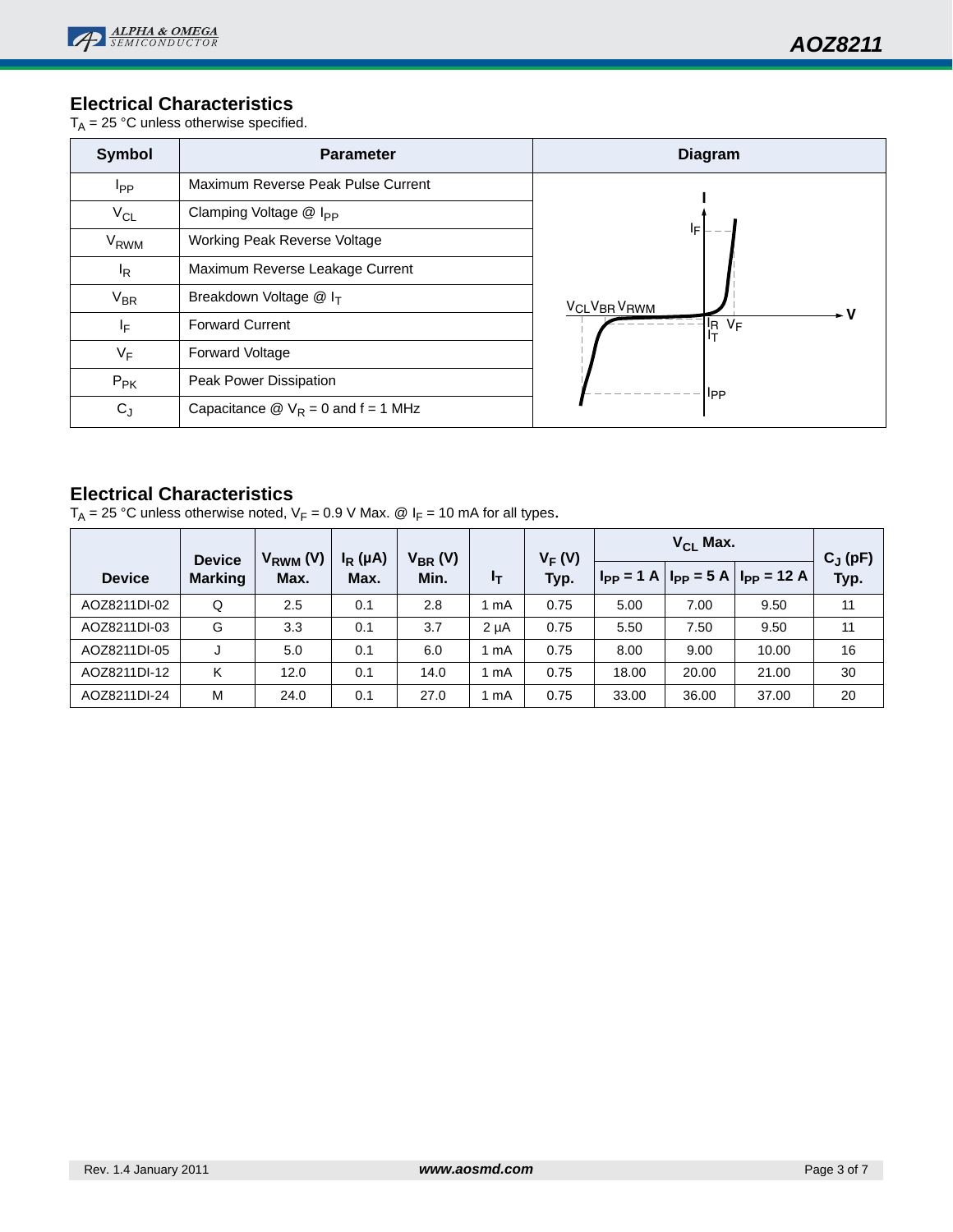

# **Typical Performance Characteristics**







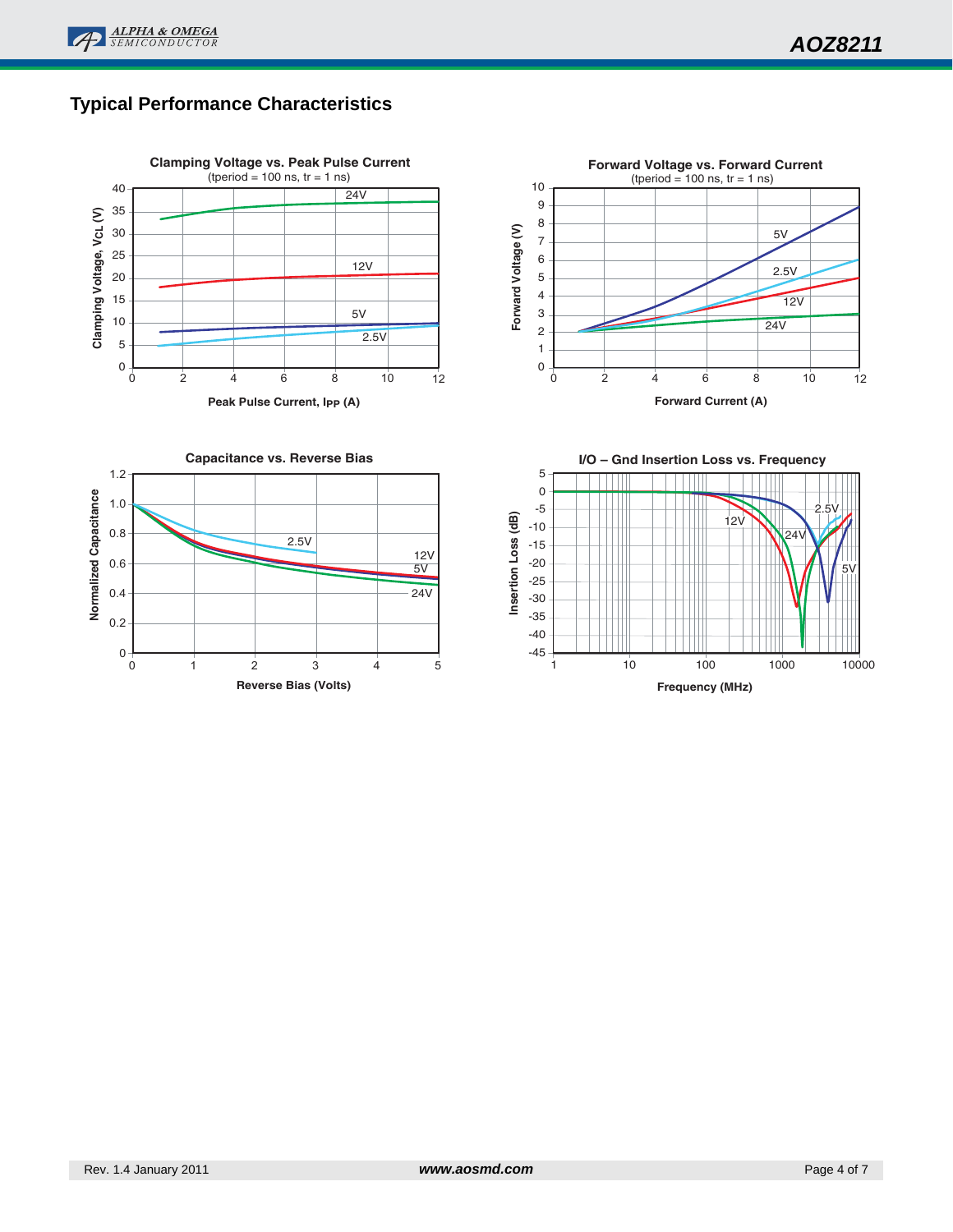

# **Package Dimensions, DFN 1.0 x 0.6, 2L**



**BOTTOM VIEW**

# **Dimensions in millimeters RECOMMENDED LAND PATTERN**



| Min. | Nom. | Max.         |               | <b>Symbo</b> |
|------|------|--------------|---------------|--------------|
| 0.47 | 0.52 | 0.55         |               | A            |
| 0.00 | 0.03 | 0.05         |               | A1           |
| 0.45 | 0.50 | 0.55         |               | b            |
| 0.95 | 1.00 | 1.075        |               | D            |
| 0.55 | 0.60 | 0.675        |               | E            |
|      | 0.40 |              |               | e            |
| 0.20 | 0.25 | 0.30         |               | L            |
|      |      |              |               | L1           |
| 0.05 | 0.10 | 0.15         |               | R            |
|      |      | aaa          |               |              |
|      |      | bbb          |               |              |
|      | 0.05 |              |               | CCC          |
|      |      | 0.15<br>0.05 | 0.050.03 REF. |              |

#### **Dimensions in inches**

| x. | <b>Symbols</b> | Min.<br>Nom. |                 | Max.  |  |  |  |  |  |
|----|----------------|--------------|-----------------|-------|--|--|--|--|--|
| 5  | A              | 0.019        | 0.020           | 0.022 |  |  |  |  |  |
| 5  | A <sub>1</sub> | 0.000        | 0.001           | 0.002 |  |  |  |  |  |
| 5  | b              | 0.018        | 0.020           | 0.022 |  |  |  |  |  |
| 75 | D              | 0.037        | 0.039           | 0.042 |  |  |  |  |  |
| 75 | E              | 0.022        | 0.024           | 0.027 |  |  |  |  |  |
|    | e              |              | 0.016           |       |  |  |  |  |  |
| 0  | L              | 0.008        | 0.010           | 0.012 |  |  |  |  |  |
|    | L1             |              | 0.0020.001 REF. |       |  |  |  |  |  |
| 5  | R              | 0.002        | 0.004           | 0.006 |  |  |  |  |  |
|    | aaa            | 0.006        |                 |       |  |  |  |  |  |
|    | bbb            |              | 0.002           |       |  |  |  |  |  |
|    | CCC            |              | 0.002           |       |  |  |  |  |  |

#### **Notes:**

1. All dimensions are in millimeters, angles are in degrees.

2. Coplanarity applies to the exposed heat sink slug as well as the terminals.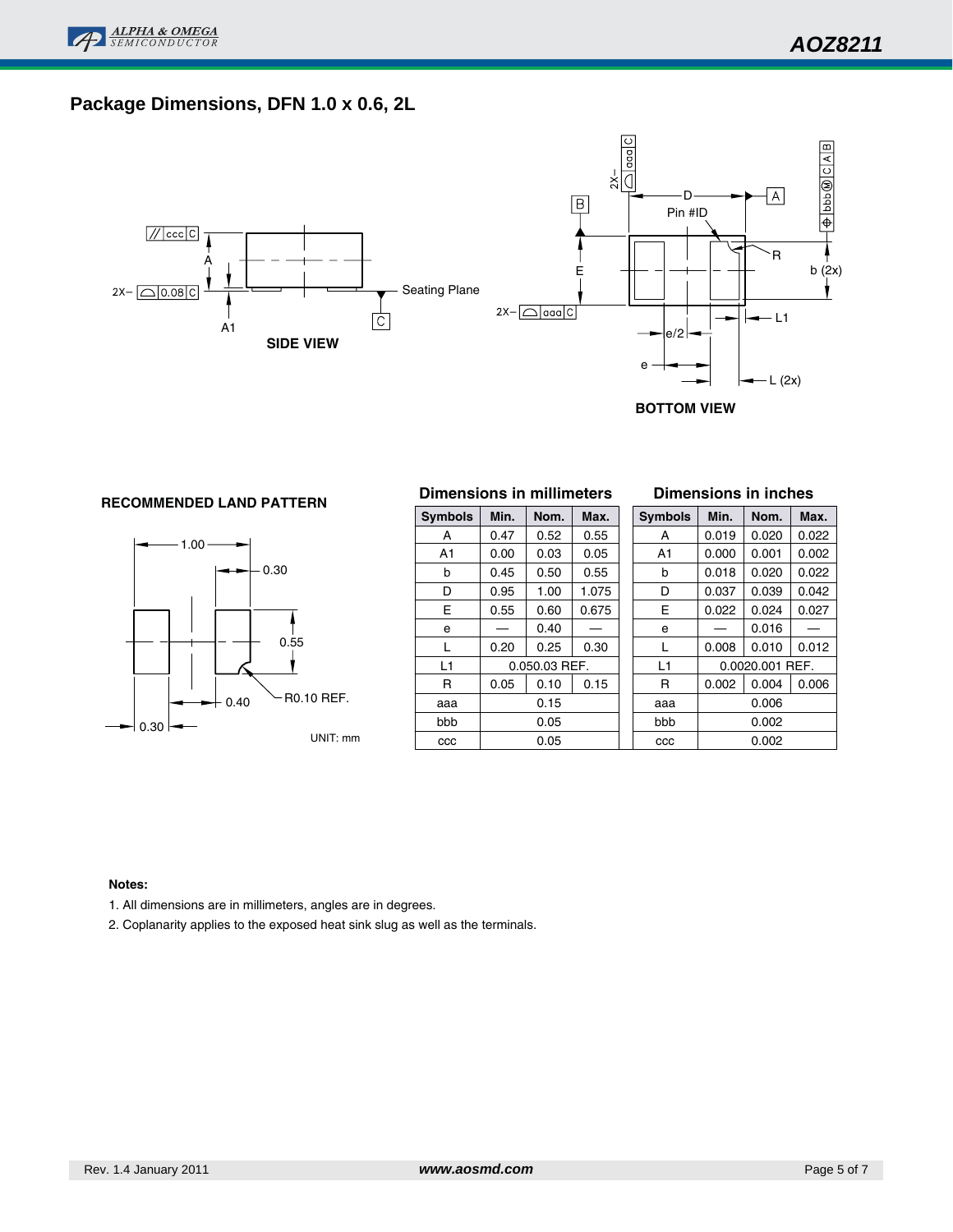# **Tape and Reel Dimensions, DFN 1.0 x 0.6, 2L**



| UNIT: mm           |       |                |                |                |                |             |      |       |                |                |                |            |
|--------------------|-------|----------------|----------------|----------------|----------------|-------------|------|-------|----------------|----------------|----------------|------------|
| Package            | A0    | B <sub>0</sub> | K <sub>0</sub> | D <sub>0</sub> | D <sub>1</sub> |             | E1   | E2    | P <sub>0</sub> | P <sub>1</sub> | P <sub>2</sub> |            |
| <b>DFN 1.0x0.6</b> | 0.76  | 1.21           | 0.53           |                | ø0.50∣ø1.50∣   | 8.00        | 1.75 | 3.50  | 4.00           | 4.00           | 2.00           | 0.254      |
| $(8 \text{ mm})$   | ±0.05 | ±0.05          | ±0.05          | $\pm 0.05$     | ±0.10          | +0.30/-0.10 | ±0.1 | ±0.05 | ±0.10          | ±0.10          | ±0.05          | $\pm 0.02$ |

**Reel**







UNIT: mm

| ∣ Tape Size ∣ Reel Size ∣ |      | M            |     | W                | W <sub>1</sub> |                        |              |             | u   |     |     |
|---------------------------|------|--------------|-----|------------------|----------------|------------------------|--------------|-------------|-----|-----|-----|
| 8 <sub>mm</sub>           | ø178 | ø178<br>±0.5 | ø55 | 8.4<br>$+1.5/-0$ | 14.4.<br>Max.  | $\varphi$ 13.0<br>±0.5 | 10.0<br>±0.5 | 2.0<br>±0.5 | N/A | N/A | N/A |

## **Leader/ Trailer & Orientation**